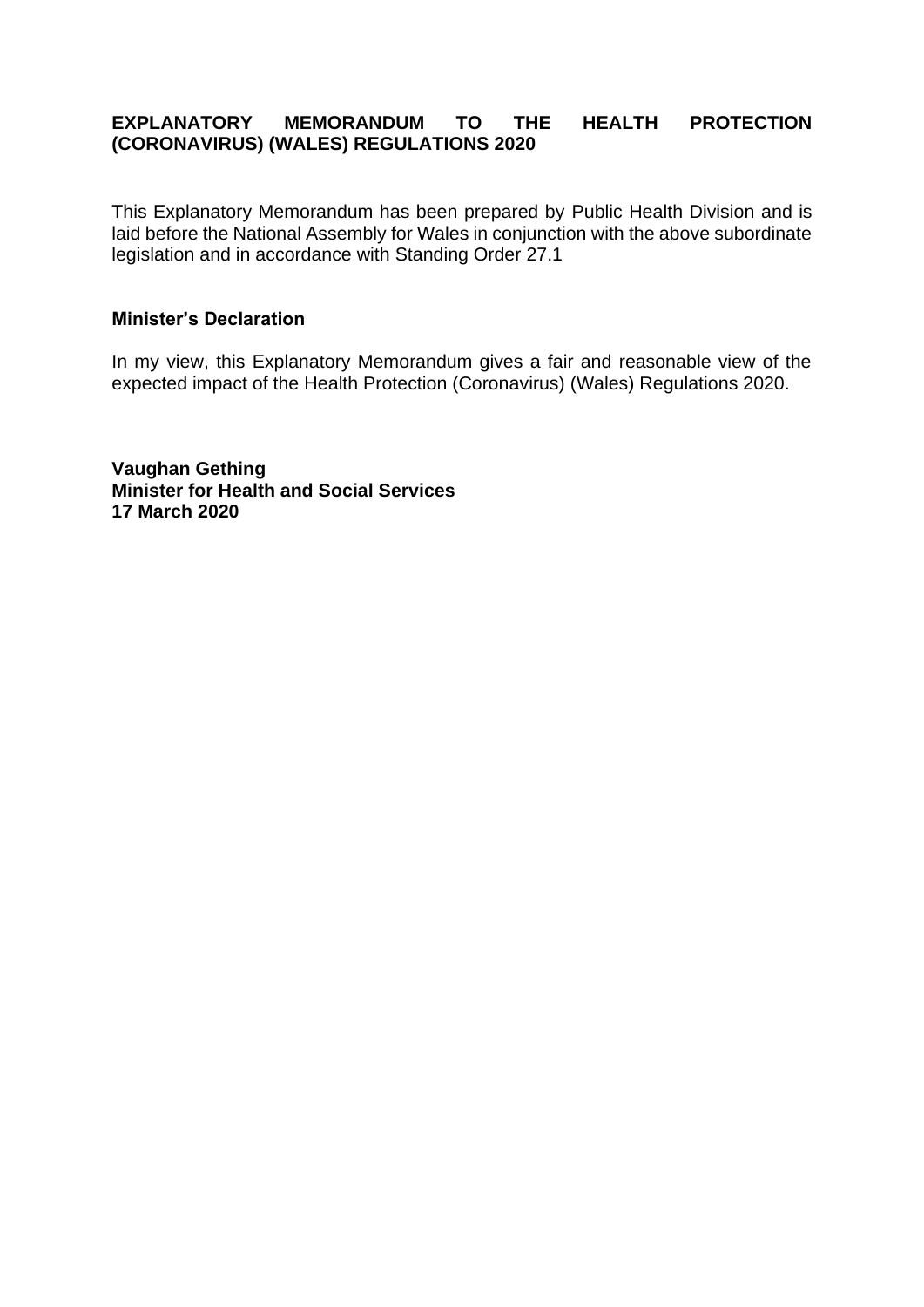# **1. Description**

1.1 This instrument makes provision for the purpose of enabling a number of public health measures to be taken for the purpose of reducing the public health risks arising from severe acute respiratory syndrome coronavirus 2 (SARS-CoV-2)" which causes the disease known as COVID-19.

### **2. Matters of special interest to the Legislation, Justice and Constitution Committee**

2.1 The instrument is made under the emergency procedure set out in section 45R of the Public Health (Control of Disease) Act 1984 (c. 22). The Regulations are made without a draft having been laid and approved by a resolution of the Assembly. It is the opinion of the Welsh Ministers that, by reason of urgency, it is necessary to make the Regulations without a draft being so laid and approved so that public health measures can be taken in order to quickly respond to the threat to human health from the severe acute respiratory syndrome coronavirus 2 (SARS-CoV-2)" which causes the disease known as COVID-19 and reduce the risk of it becoming more widespread in the community.

2.2. The Regulations cease to have effect at the end of the period of 28 days beginning with the day on which the instrument is made unless, during that period, the instrument is approved by a resolution of the Assembly.

2.3 The instrument applies in relation to Wales.

#### **4. Legislative Background**

4.1 The Public Health (Control of Disease) Act 1984 ("the 1984 Act") and regulations made under it provide a legislative framework for health protection in England and Wales.

4.2 Part 2A of the 1984 Act, as inserted by the Health and Social Care Act 2008 ("the 2008 Act"), provides a legal basis to protect the public from threats arising from infectious disease or contamination from chemicals or radiation, and includes powers to impose restrictions or requirements on people, and in relation to things and premises, for use in rare circumstances where voluntary cooperation cannot be obtained. Overall, the amended 1984 Act sets out a framework for health protection which requires much of the detailed provisions to be delivered through regulations.

4.3 Specifically, section 45B of the 1984 Act enables the appropriate Minister (defined in section 45T as the Welsh Ministers for Wales and the Secretary of State for England) to make regulations for preventing danger to public health from conveyances (or the persons or articles on those conveyances) arriving at any place or for preventing the spread of infection or contamination by conveyances leaving any place. It also provides a power for regulations to give effect to international agreements or arrangements, for example World Health Organisation recommendations.

4.4 Section 45C of the 1984 Act provides a power for the appropriate Minister to make regulations to prevent, protect against, control or provide a public health response to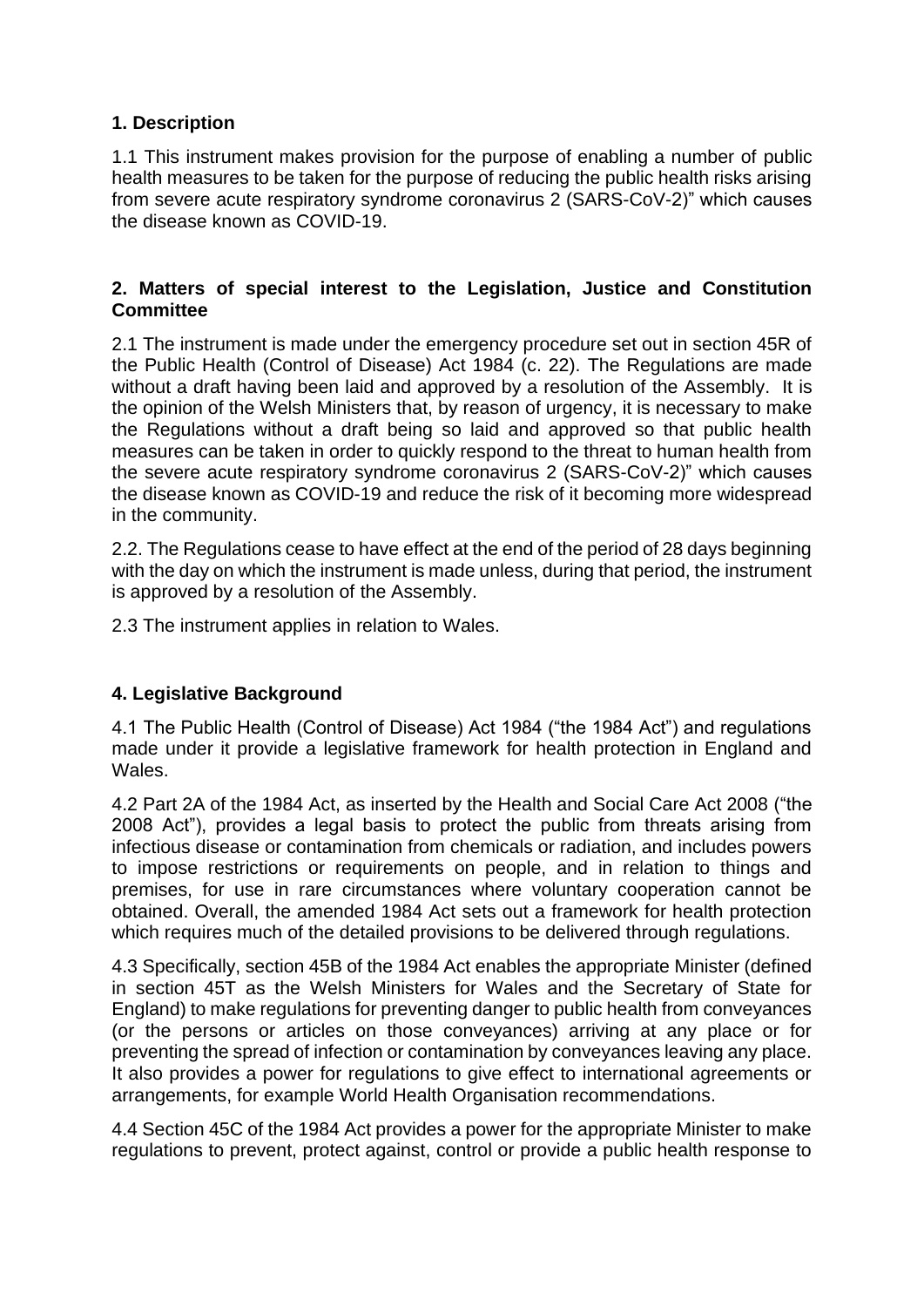the incidence or spread of infection or contamination in England and Wales. The threat can come from outside England and Wales.

4.5 Until recently, no regulations had been made under section 45B, but regulations had been made under section 45C.

4.6 On 10 February 2020 regulations were made by the Secretary of State for Health and Social Care on an England only basis, known as the Health Protection (Coronavirus) Regulations 2020 (2020 No. 129). These regulations were made under sections 45B, 45C, 45F and 45P of the 1984 Act to enable a number of public health measures to be taken for the purpose of reducing the public health risks arising from Coronavirus.

4.7 The regulations now laid before the Assembly have also been made under sections 45B, 45C, 45F and 45P of the 1984 Act to enable a number of public health measures to be taken for the purpose of reducing the public health risks arising from Coronavirus in relation to Wales.

4.8 These regulations enable the imposition of proportionate restrictions (which may include screening, isolation and other appropriate restrictions) on individuals where the Welsh Ministers or a registered public health consultant have reasonable grounds to suspect that the individual is, or may be, contaminated with the Coronavirus. The regulations provide for a police constable to detain an individual and enforce those restrictions as required.

4.9 These regulations also include provision for police constables to detain individuals where they have reasonable grounds to believe an individual is, or may be, infected or contaminated with Coronavirus and are posing a risk to others. The constable is obliged to have due regard to Welsh Government guidance and consult a registered public health consultant in the exercise of their powers.

# **5. Purpose and intended effect of the legislation**

5.1 The amendments to the 1984 Act made by the 2008 Act comprehensively modernised the legal framework for health protection. Part 2A of the 1984 Act, as inserted by the 2008 Act, takes an "all hazards" approach to health protection, where the criterion for action is based on the potential of an infection or contamination to present significant harm to humans, rather than on specific infectious diseases.

5.2 The only current legal option to enforce a quarantine period is via a Part 2A order under the Public Health (Control of Disease) Act 1984. The relevant local authority is able to file for a Part 2A order which is then made by a Justice of the Peace. The Welsh Ministers currently have no powers to apply for a Part 2A order, to enforce quarantine or to place appropriate restrictions on individuals outside of this process.

5.3 In summary, we believe there are two major reasons to introduce these new Regulations. Firstly, it is critical for the Welsh Government to take all reasonable steps to limit onward transmission of Coronavirus, where possible. Coronavirus was recently declared a pandemic by World Health Organisation. In addition, the Chief Medical Officer for Wales and other UK CMOs currently assess the risk to the UK as high**.** It is also essential that the Welsh Government retains public trust in its public health protection measures. This level of trust will be critical to ensuring that the public